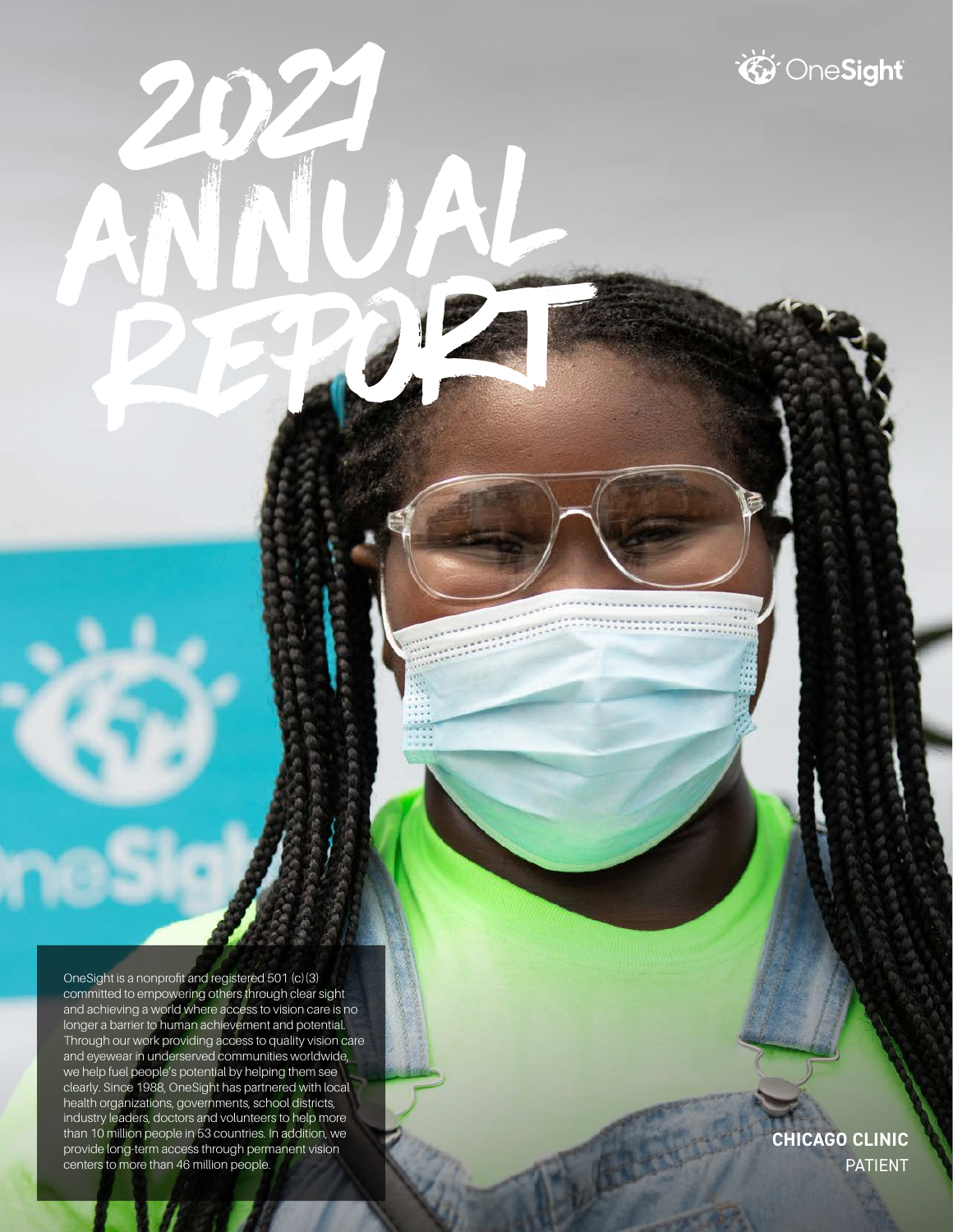# **RETURNING TO PURPOSE**

S-Onesight

2021 was a year of resilience for OneSight and the whole world. In the face of an ongoing pandemic, OneSight was able to expand our work beyond what we did in 2020 and continue our mission to close the vision care gap through charitable and sustainable programming, thanks to the support of our founding sponsor, EssilorLuxottica.

So many people all over the world had their lives disrupted, and it was more important than ever for OneSight to help those in need. Additionally, we were able to support the passage of the first ever United Nations Resolution on vision for everyone globally.

We look forward to continuing the expansion of our work to pre-pandemic levels as conditions continue to improve.

K-T Overley

**K- T OVERBEY OneSight** *President and Executive Director* 

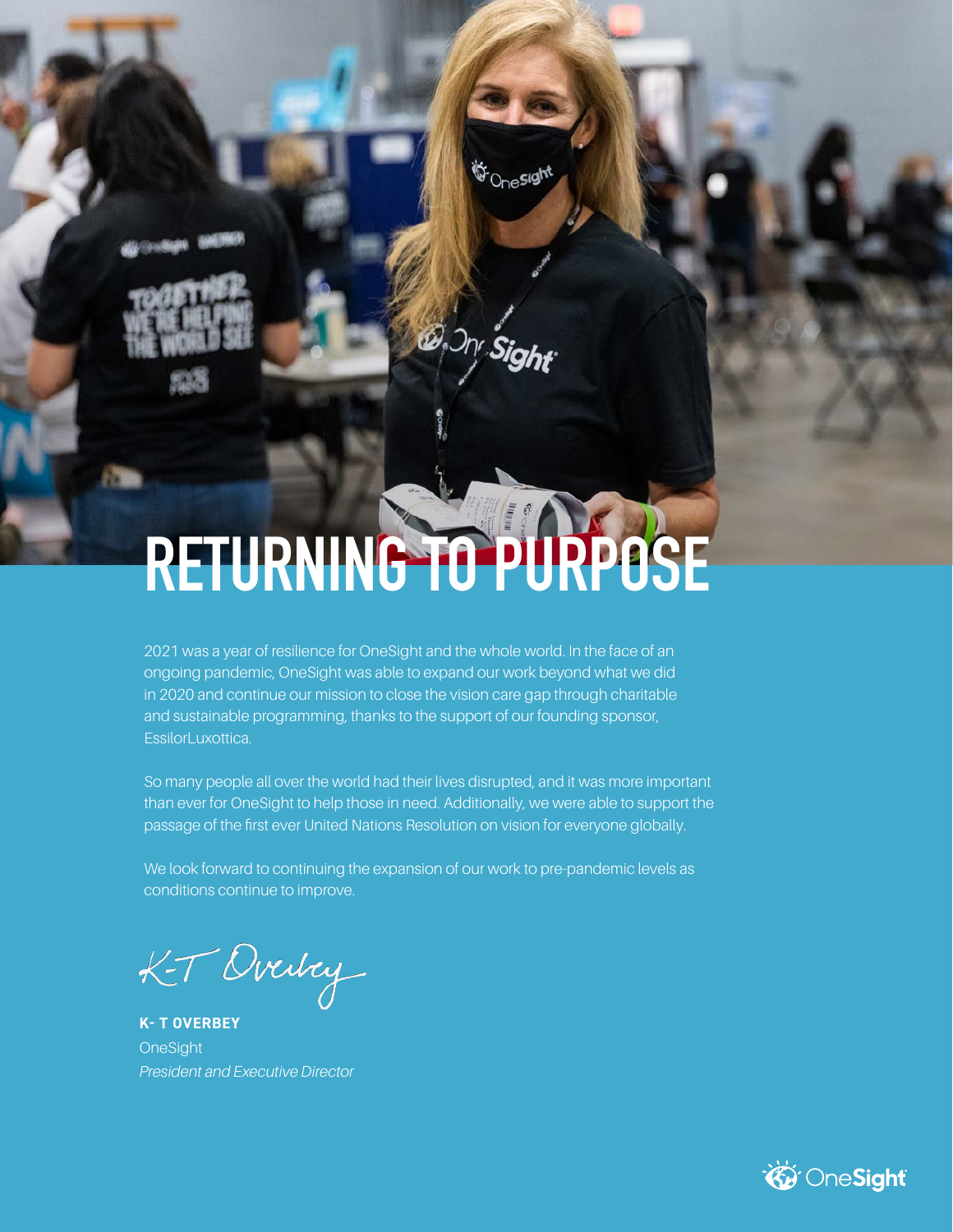

## **LONG-TERM VISION CENTERS**

OneSight's long-term programming involves partnering with countries to help them establish their own sustainable vision care system. In this way, we can provide scalable, affordable solutions that match the differing needs of countries and communities all over the world.







#### **ZAMBIA**

OneSight began our partnership with Zambia in 2017 to create a network of vision centers that would cover the needs of the whole country. In 2021 we were able to continue our work there, opening 10 vision centers (with a total of 48 vision centers built to date), allowing us to stay on-track with our roadmap to completion by 2022.

#### **CHINA**

One of our longest-standing sustainable partners, SmartFocus, continued to expand the number of vision centers serving patients in rural China. In 2021 we helped to create 6 new vision centers, bringing the total to 34 vision centers.

#### **LIBERIA**

Working in close partnership with leading NGOs Sightsavers and LV Prasad, we completed the opening of two additional vision centers in Liberia.



#### **Patient Spotlight**

"If I can't see the board, how will I know what to write on my paper?" We couldn't have said it any better. Chance understands how important it is to be able to see in the classroom, and like many other 7th graders he has his sights set on big dreams. He wants to be a pilot and visit Japan when he grows up. We hope these glasses will help him to realize those dreams.

**Chance**, Age 12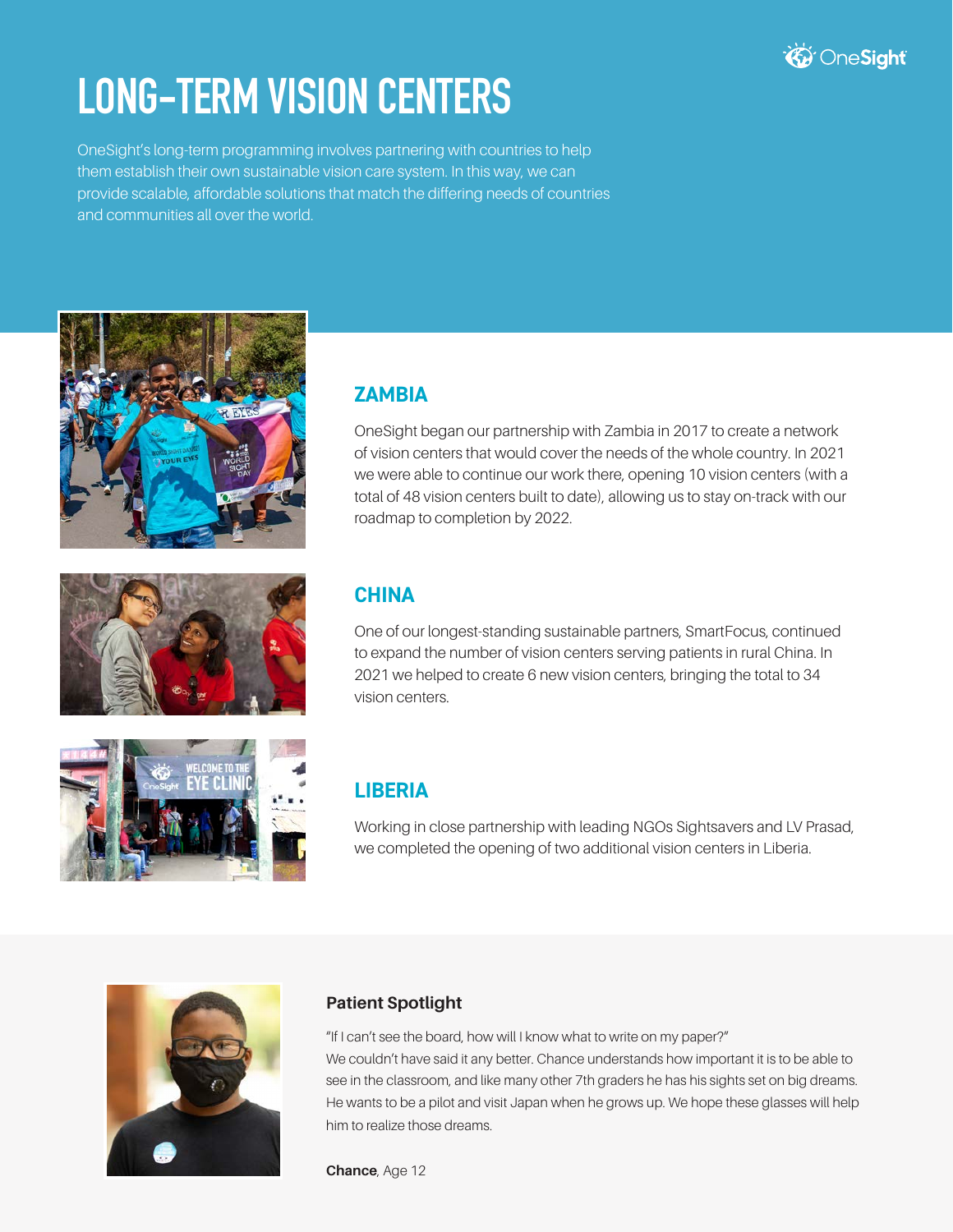

## **SHORT-TERM VISION CLINICS**

OneSight's short-term programming is specifically designed to provide vision care for those in need who live in areas where vision care is out of reach financially or physically. These temporary vision clinics offer free eye exams and glasses to low-income, underserved, and marginalized populations.





For indigenous people the world over, vision care can be hard to access or nonexistent. OneSight has a long history of working with service organizations in multiple countries to help them get the care they need. In 2021, we were able to serve these communities in:

- Australia & New Zealand
- The United States



#### **SCHOOL-AGED CHILDREN**

Students are among the most vulnerable when it comes to lack of access to corrective vision. Not being able to see properly in classrooms means students risk falling behind or being misidentified as having a learning disability. The earlier we are able to catch and correct their vision problems, the greater the chance that they will be able to learn to their full potential. This year marked the first time of partnership with Oakley, conducting 5 clinics with their roster of professional athletes that they sponsor with a special focus on helping schoolaged children get the glasses they need to succeed in school.

- **The United States**
- Australia & New Zealand
- South Africa



#### **Volunteer Spotlight**

"As OneSight Global Ambassadors, we partner with an amazing OneSight staff, and we are able to participate in four different OneSight key moments each year. This partnership ensures we are completely set up for success, and we are fully equipped to make the biggest impact. In addition, we are empowered to help with all of the in-between moments, including educating others on why exams are important, to ensure the best vision care. I am so proud to have been a OneSight Global Ambassador this year and I strongly believe that in my community, one person who is unable to see is one person too many."

**Caryn Yager**, LensCrafters Store Market Manager & OneSight Global Ambassador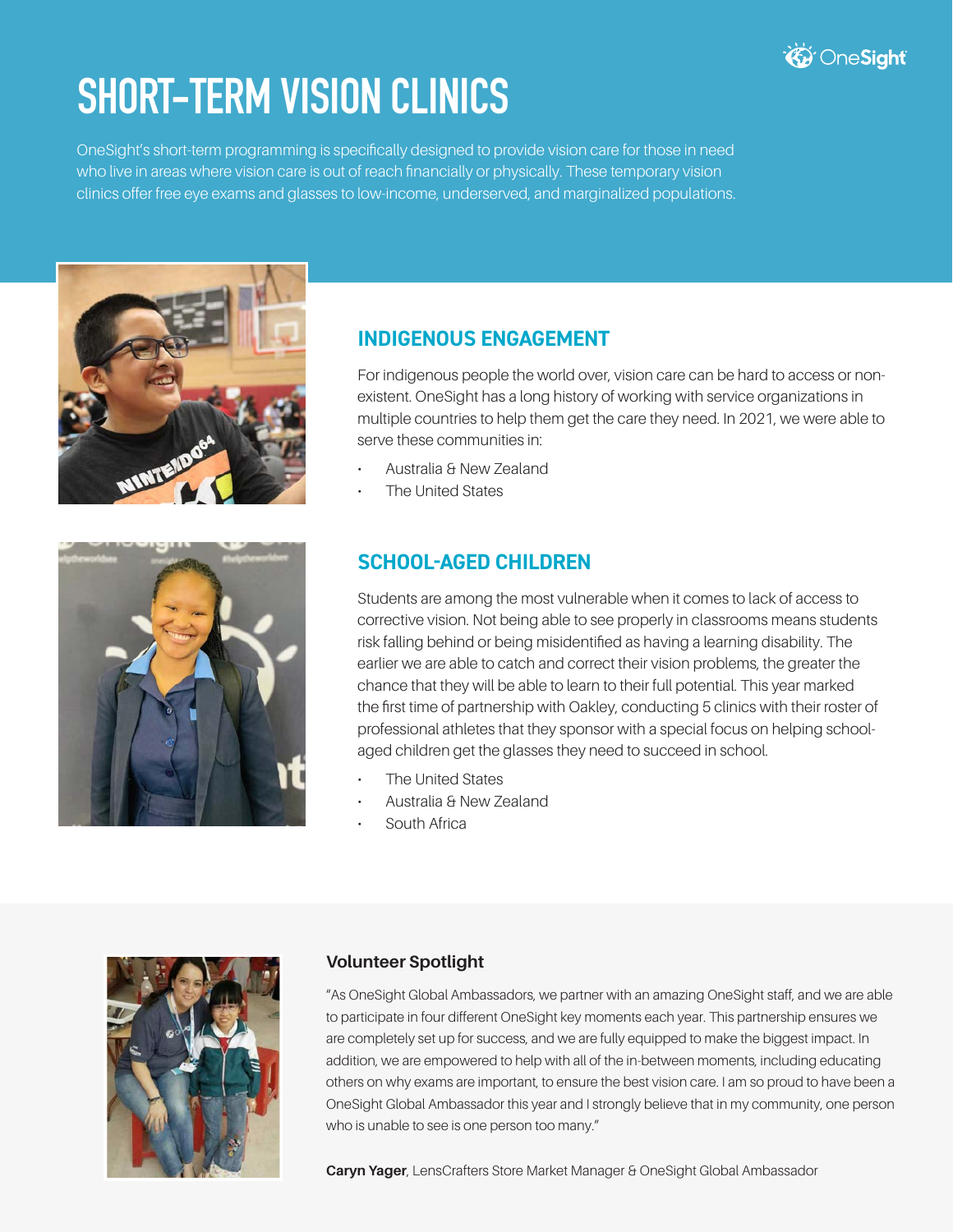

# **UN RESOLUTION**

**2021 was an important year for vision care and eye health. In November, the United Nations General Assembly adopted the 'Vision for Everyone; accelerating action to achieve the Sustainable Development Goals' Resolution committing the international community to eye health for people living with preventable sight loss by 2030.** 

OneSight is a member of the UN Friends of Vision secretariat, a coalition of NGOs coordinated through the International Agency for the Prevention of Blindness, which helped to draft and shepherd the resolution through the ratification process in the United Nations.

The resolution was passed unanimously by all 193 countries of the United Nations. It sets a target for vision for everyone by 2030, with countries set to ensure full access to eye care services for their populations, and to make eye health integral to their nation's commitment to achieving the Sustainable Development Goals.

The resolution also calls for new targets on eye care to be included in the UN's Sustainable Development Goals at its next review. Finally, the resolution asks for international financial institutions and donors to provide targeted finances, especially to support developing countries in tackling preventable sight loss and requests the UN to incorporate eye health into its work, including through UNICEF and UN-Women.

To celebrate the ratification of this resolution, OneSight conducted two vision screenings on World Sight Day in New York City, including at the United Nations headquarters to help raise awareness of the need worldwide for those who lack access to vision care.

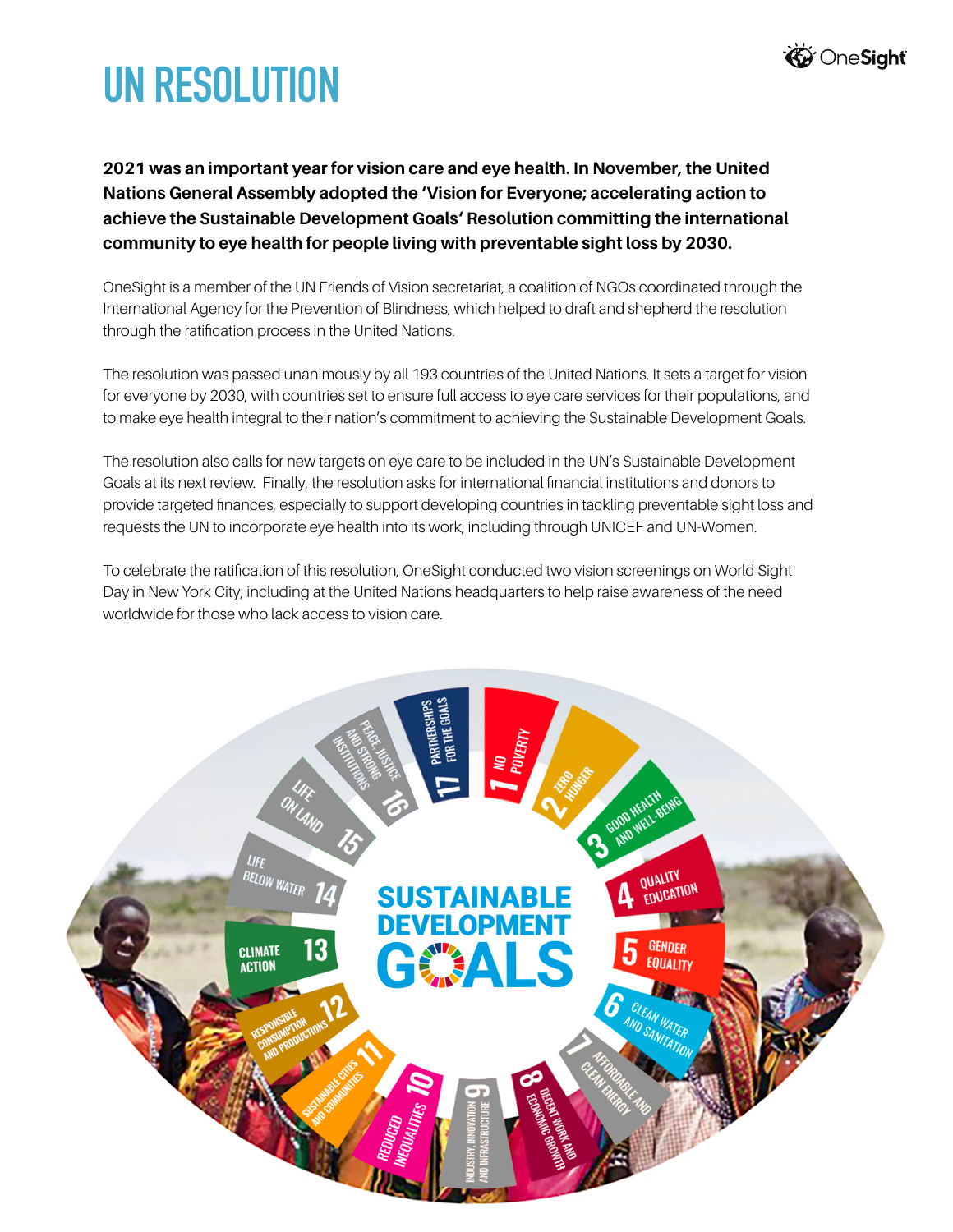## **2021 ANNUAL REPORT BY THE NUMBERS**

#### **REVENUES**

| <b>Individual Giving</b>                    | \$5,841,895  |
|---------------------------------------------|--------------|
| <b>Corporations/Foundations</b>             | \$4,366,214  |
| <b>Special Events</b>                       |              |
| <b>Merchandise Sales</b>                    | \$897,552    |
| <b>Net Assets Released From Restriction</b> | \$233,000    |
| <b>Donated Goods</b>                        | \$1,507,020  |
| <b>Donated Services</b>                     |              |
| <b>Paycheck Protection Program Grant</b>    | \$843,767    |
| Gain on Sale of Fixed Assets                | \$88,215     |
| Other                                       | \$1,122,330  |
| <b>Total Revenues</b>                       | \$14,899,993 |

#### **EXPENSES**

| <b>Program Services</b>       | \$14,027,608 |
|-------------------------------|--------------|
| Sustainable programs          | \$5,306,129  |
| Charitable programs           | \$3,570,408  |
| Outreach                      | \$4,543,157  |
| In-store programs             | \$607,914    |
| <b>Program Administration</b> | \$2,310,149  |
| Fundraising                   | \$1,245,915  |
| <b>Special Events</b>         |              |
| <b>Total Expenses</b>         | \$17,583,672 |

#### **NET INVESTMENT RETURN**

| <b>Net Investment Return</b>        | \$1,491,051     |
|-------------------------------------|-----------------|
| <b>Change in Net Assets without</b> | \$(1, 192, 628) |
| <b>Donor Restriction</b>            |                 |
| <b>Without Donor Restrictions</b>   | \$24,341,236    |
| <b>With Donor Restrictions</b>      | \$132,000       |

#### **END OF YEAR NET ASSETS**

End of Year Net Assets

\$ 24,473,236

# **TOTAL SUPPORT**

INDIVIDUALS CORPORATIONS / FOUNDATIONS MERCHANDISE SALES NET ASSETS RELEASED FROM RESTRICTION DONATED GOODS PAYCHECK PROTECTION PROGRAM GRANT GAIN ON SALE OF FIXED ASSETS OTHER

### **ORGANIZATIONAL EFFICIENCY**

PROGRAM SERVICES PROGRAM ADMINISTRATION FUNDRAISING

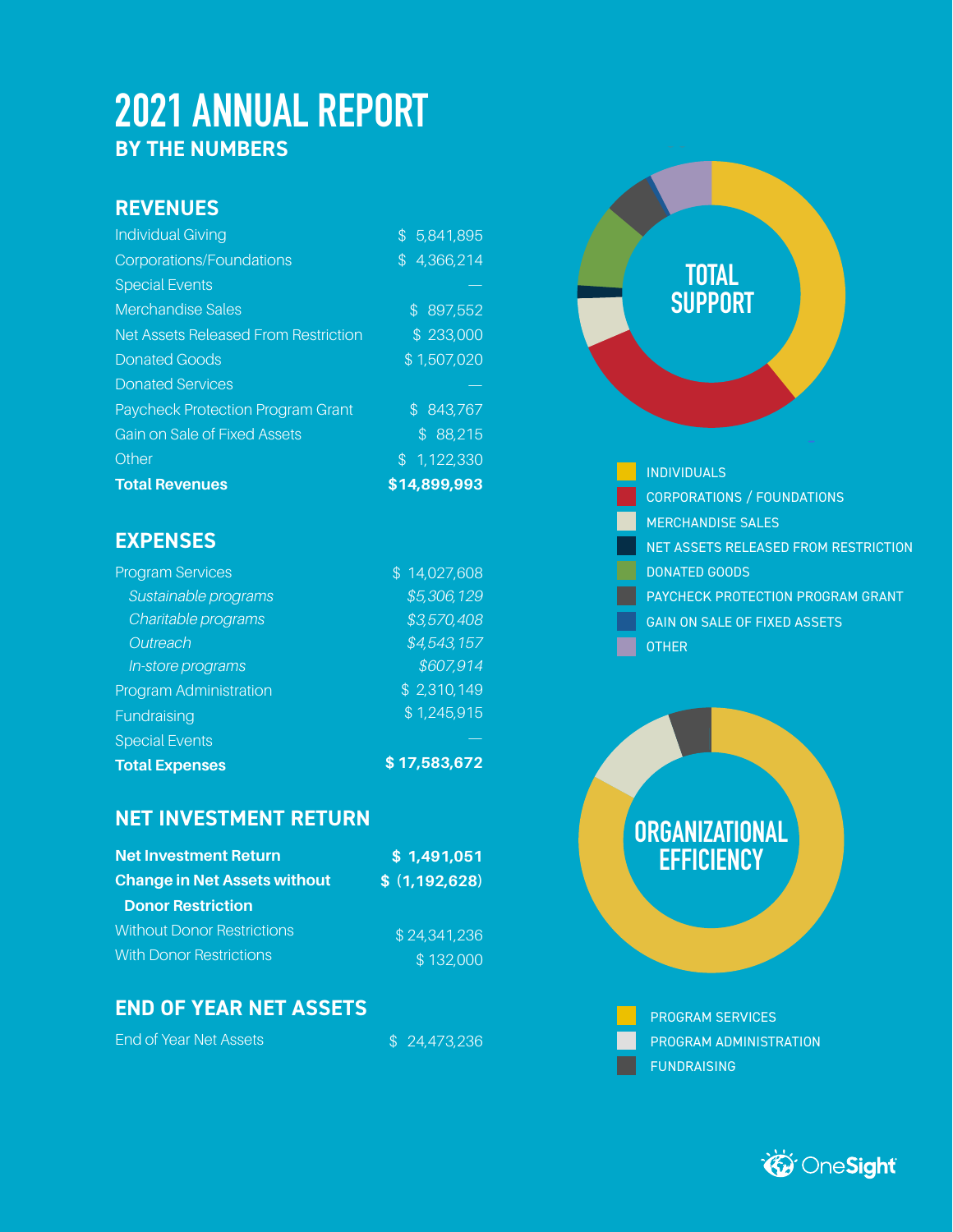



#### **DONOR SPOTLIGHT**

"As the founding sponsor of OneSight, EssilorLuxottica is proud of the partnership that we have been able to forge together for more than three decades. Their work aligns perfectly with our mission to help everyone in the world see more, and be more. We now look forward to partnering with OneSight to amplify our actions around the world."

**Anurag Hans**, Head of Mission, **EssilorLuxottica** 

**\$10,000-\$24,999**

15 and the Mahomies ABCO Safety American Direct Marketing Asurion AT&T Grounded World Barbara Ellen Miller Foundation The New York Community Trust Lanette and Scott VanWagenen

#### **\$5,000-\$9,999**

Callon Family Fund Joanne and Al Daloisio Desert Diamond Casinos Freeport-McMoRan Los Angeles Chargers **Optos** Pomeroy Reliance Medical **Wachter** 

### *<u>External condenst</u>*

#### **CUSTOMER GIVING \$5.5MM+**

EssilorLuxottica Retail Brands

#### **FOUNDING GLOBAL SPONSOR \$4.1MM+**

EssilorLuxottica

#### **EMPLOYEE GIVING \$250,000+**

EssilorLuxottica Employees

#### **\$100,000+** Fidelity Security Life Insurance Company

**\$50,000+** Anthem Blue Cross and Blue Shield Foundation Aetna, a CVS Health company

#### **\$25,000-\$49,999**

**CooperVision** Delta Dental of Iowa EyeMed Vision Care National Vision **Oakley** Pearle Vision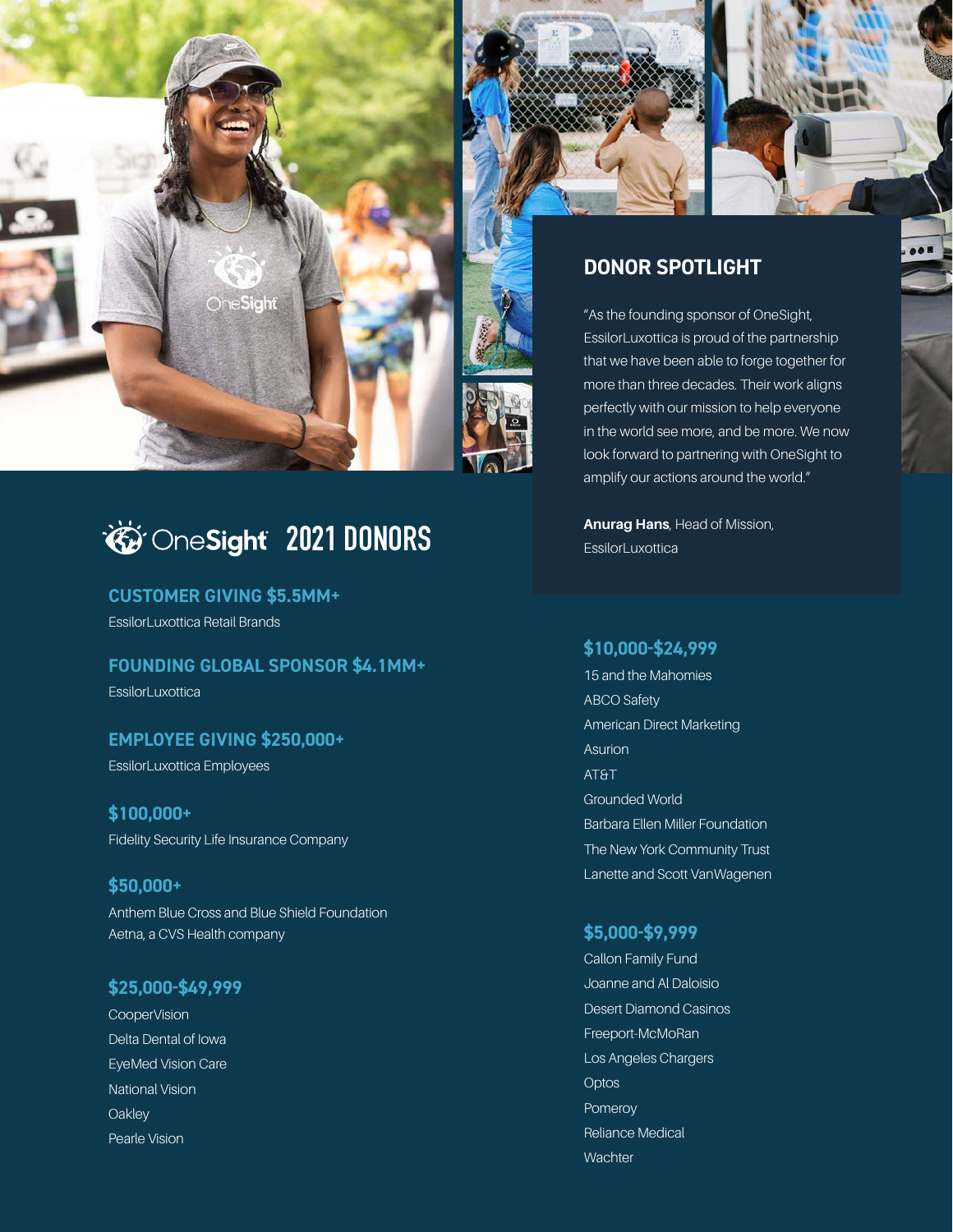#### **\$1,000-\$4,999**

Affiance Financial **AmazonSmile** Asha-Vijay Foundation Inc. Kamela August Karen Ball Charles Becker Bob Carlberg DG Murray Trust (DGMT) Mark Dilts Dolphin Mall Associates Laurie Gerversman Andrew and Carol Gilbert Theodore Giovanis Daniel Goldhagen Deirdre Hart

Anurag Hans Marc Herant Frits Jonker Scott and Ann Landes The Lions Club of Vienna, Virginia Inc. Jane Lubben Mehta Family Lynne Metty Robert Mills Allyala Nandakumar Geraldine Ness **OneAmerica** Optical Heights K-T Overbey Paycor Steven Price

The Rotary Club of Danville-Sycamore Valley Foundation Lukas Ruecker Saltus-Whatley Family Fund Clifford Scott Michelle Schumm Alessandra Senici Theia **Tjoobies** Fabrizio Uguzzoni Marcia Wahoske Betty Womack-Anderson

#### **IN KIND**

2.5 New Vision Generation Adaptica **Cemens** DAC Technologies **EssilorLuxottica** Essilor Vision Foundation Evolution Eyes GENOP Healthcare **Hilco** HOYA Vision Care iCare USA Lombart Luneau MH Optical National Optronics Shore Lens Topcon Vision Ease Visual Eyes Eyewear

## *EDARD* OF DIRECTORS

#### **OFFICERS**

**LUKAS RUECKER** *Chairman*

**TARAH REMY** *Acting Secretary*

**K-T OVERBEY** *President & Executive Director*

**LAURIE GERVERSMAN** *CFO & Treasurer*

#### **DIRECTORS**

**JAYANTH BHUVARAGHAN (outgoing)** *Senior Advisor and Coach, EsslilorLuxotttica*

**ANURAG HANS** *Head of Mission, EssilorLuxottica*

**DR. MARC HERANT** *Managing Partner, Recon Strategy*

**ROB MILLS** *EVP, Chief Technology, Digital Commerce & Strategy Officer, Tractor Supply Company*

#### **DR. ALLYALA KRISHNA NANDAKUMAR**

*Professor of the Practice and Director of the Institute for Global Health and Development, Brandeis University*

**LUKAS RUECKER** *President, EyeMed Vision Care*

**DR. CLIFFORD SCOTT** *President Emeritus, New England College of Optometry*

**ALESSANDRA SENICI** *Head of Leonardo , EssilorLuxottica University*

**DR. SHAN SOE-LIN** *Managing Director, Pharos Global Health Advisors*

**FABRIZIO UGUZZONI** *President of Wholesale, OneSight.org The Americas, EssilorLuxottica*